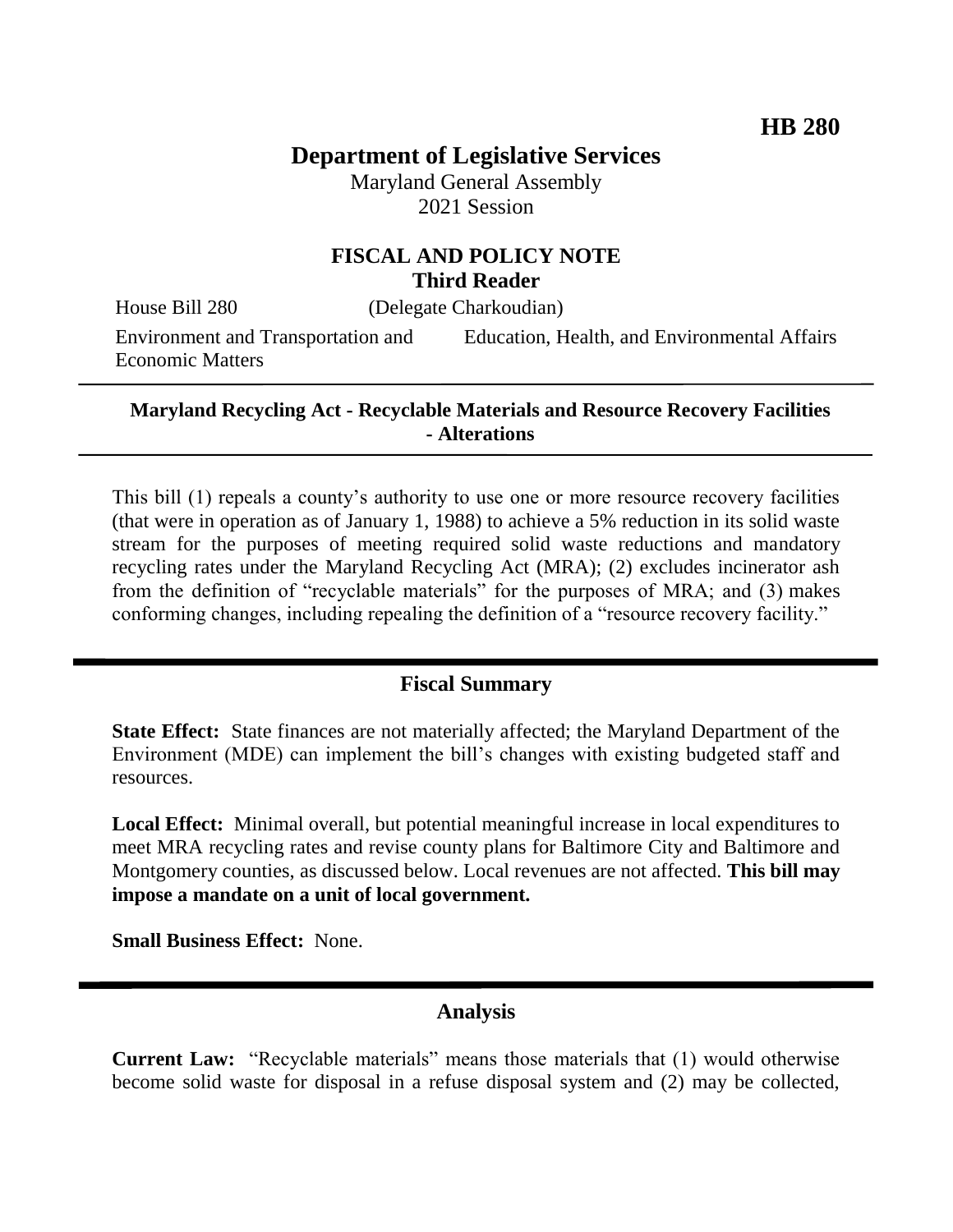separated, composted, or processed and returned to the marketplace in the form of raw materials or products. A "resource recovery facility" is a facility that was in existence as of January 1, 1988, that (1) processes solid waste to produce valuable resources, including steam, electricity, metals, or refuse-derived fuel and (2) achieves a volume reduction of at least 50% of its solid waste stream.

Maryland's recycling policy is guided by the Maryland Recycling Act, which sets mandatory recycling rates for State government and local jurisdictions, as well as a voluntary statewide waste diversion goal of 60% and a voluntary statewide recycling goal of 55% by 2020. Each county (including Baltimore City) must prepare a recycling plan that addresses how the jurisdiction will achieve its mandatory recycling rate. The plan must be submitted to MDE's Office of Recycling for approval when the jurisdiction submits its water and sewerage plan at least every 10 years. At least every 2 years, each county must also submit a progress report to MDE, which must include any revision of or amendment to the county plan that has been adopted.

The county recycling plan must address a variety of topics, including methods to reduce the solid waste stream; the feasibility of source separation of the solid waste stream generated within the county; and the strategy for the collection, processing, marketing, and disposition of recyclable materials. A county that achieves a reduction of at least 5% in the volume of its waste through the utilization of one or more resource recovery facilities (that were in operation as of January 1988) must be considered to have achieved a 5% credit toward its required recycling rate.

MDE's Office of Recycling submits annual reports, in coordination with MES, to the Governor and the General Assembly on specified information related to recycling in Maryland. Beginning in 2009, MDE has combined the *Maryland Waste Diversion Activities Report* and the *Solid Waste Managed in Maryland Report* into one report, the *Maryland Solid Waste Management and Diversion Report*.

**Local Expenditures:** Most counties in the State do not use resource recovery facilities or incinerator ash recycling to meet MRA goals. Accordingly, local expenditures are likely not materially affected in most counties.

Based on recycling data from calendar 2018, however, local expenditures for Baltimore City and Baltimore and Montgomery counties may increase to (1) revise their county recycling plans to reflect the bill's changes and (2) potentially revise their 10-year solid waste plans, as appropriate. To the extent that the required changes to these plans are relatively minor, and can be accomplished within a county's normal update and review schedule, the increase in costs may be minimal. On the other hand, to the extent that county plans must be revised earlier than they otherwise would be, or involve more significant